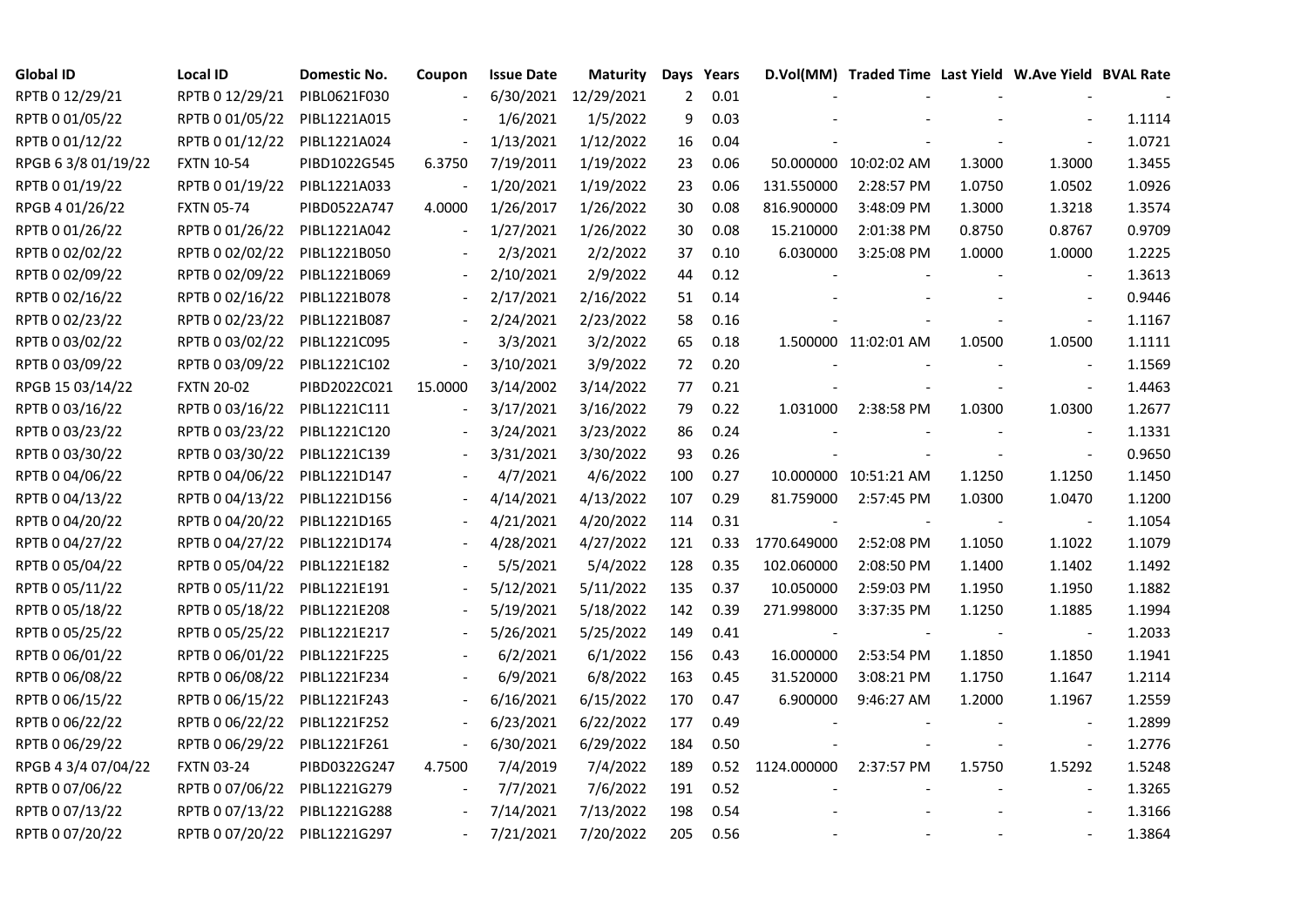| <b>Global ID</b>     | <b>Local ID</b>   | Domestic No. | Coupon                   | <b>Issue Date</b> | <b>Maturity</b>       |     | Days Years |                          | D.Vol(MM) Traded Time Last Yield W.Ave Yield BVAL Rate |        |                          |        |
|----------------------|-------------------|--------------|--------------------------|-------------------|-----------------------|-----|------------|--------------------------|--------------------------------------------------------|--------|--------------------------|--------|
| RPTB 0 07/27/22      | RPTB 0 07/27/22   | PIBL1221G304 |                          | 7/28/2021         | 7/27/2022             | 212 | 0.58       | 61.056000                | 2:27:46 PM                                             | 1.3850 | 1.3998                   | 1.4000 |
| RPGB 4 7/8 08/02/22  | <b>FXTN 10-56</b> | PIBD1022H562 | 4.8750                   | 8/2/2012          | 8/2/2022              | 218 | 0.60       |                          |                                                        |        |                          | 1.7912 |
| RPTB 0 08/03/22      | RPTB 0 08/03/22   | PIBL1221H312 |                          | 8/4/2021          | 8/3/2022              | 219 | 0.60       | 602.076000               | 3:09:31 PM                                             | 1.3000 | 1.3000                   | 1.2968 |
| RPTB 0 08/10/22      | RPTB 0 08/10/22   | PIBL1221H321 | $\overline{\phantom{a}}$ | 8/11/2021         | 8/10/2022             | 226 | 0.62       |                          |                                                        |        | $\blacksquare$           | 1.3855 |
| RPTB 0 08/17/22      | RPTB 0 08/17/22   | PIBL1221H330 | $\overline{\phantom{a}}$ | 8/18/2021         | 8/17/2022             | 233 | 0.64       |                          |                                                        |        | $\overline{\phantom{a}}$ | 1.3869 |
| RPTB 0 08/24/22      | RPTB 0 08/24/22   | PIBL1221H349 |                          | 8/25/2021         | 8/24/2022             | 240 | 0.66       |                          |                                                        |        | $\blacksquare$           | 1.4214 |
| RPTB 0 08/31/22      | RPTB 0 08/31/22   | PIBL1221I357 |                          | 9/1/2021          | 8/31/2022             | 247 | 0.68       |                          |                                                        |        | $\overline{\phantom{a}}$ | 1.4400 |
| RPTB 0 09/07/22      | RPTB 0 09/07/22   | PIBL1221I366 | $\overline{\phantom{a}}$ | 9/8/2021          | 9/7/2022              | 254 | 0.70       |                          |                                                        |        | $\blacksquare$           | 1.4586 |
| RPGB 4 3/4 09/13/22  | <b>FXTN 10-57</b> | PIBD1022I570 | 4.7500                   | 9/13/2012         | 9/13/2022             | 260 | 0.71       |                          |                                                        |        |                          | 1.8697 |
| RPTB 0 09/14/22      | RPTB 0 09/14/22   | PIBL1221I375 | $\blacksquare$           | 9/15/2021         | 9/14/2022             | 261 | 0.72       |                          |                                                        |        | $\blacksquare$           | 1.5178 |
| RPTB 0 09/21/22      | RPTB 0 09/21/22   | PIBL1221I384 | $\overline{\phantom{a}}$ | 9/22/2021         | 9/21/2022             | 268 | 0.73       |                          |                                                        |        | $\blacksquare$           | 1.5265 |
| RPTB 0 09/28/22      | RPTB 0 09/28/22   | PIBL1221I393 |                          | 9/29/2021         | 9/28/2022             | 275 | 0.75       |                          |                                                        |        | $\blacksquare$           | 1.4958 |
| RPTB 0 10/05/22      | RPTB 0 10/05/22   | PIBL1221J409 |                          | 10/6/2021         | 10/5/2022             | 282 | 0.77       |                          | 9.367000 11:50:07 AM                                   | 1.5000 | 1.5000                   | 1.5196 |
| RPTB 0 10/12/22      | RPTB 0 10/12/22   | PIBL1221J418 |                          | 10/13/2021        | 10/12/2022            | 289 | 0.79       | 4.000000                 | 3:08:40 PM                                             | 1.5000 | 1.5000                   | 1.5300 |
| RPGB 12 3/4 10/17/22 | <b>FXTN 20-03</b> | PIBD2022J033 | 12.7500                  |                   | 10/17/2002 10/17/2022 | 294 | 0.81       |                          |                                                        |        | $\blacksquare$           | 1.9269 |
| RPTB 0 10/19/22      | RPTB 0 10/19/22   | PIBL1221J427 |                          | 10/20/2021        | 10/19/2022            | 296 | 0.81       |                          | 97.000000 11:32:30 AM                                  | 1.5475 | 1.5481                   | 1.5408 |
| RPTB 0 10/26/22      | RPTB 0 10/26/22   | PIBL1221J436 |                          |                   | 10/27/2021 10/26/2022 | 303 | 0.83       |                          |                                                        |        |                          | 1.5552 |
| RPTB 0 11/02/22      | RPTB 0 11/02/22   | PIBL1221K443 |                          | 11/3/2021         | 11/2/2022             | 310 | 0.85       | 21.000000                | 3:25:49 PM                                             | 1.5400 | 1.5393                   | 1.5725 |
| RPTB 0 11/09/22      | RPTB 0 11/09/22   | PIBL1221K452 |                          | 11/10/2021        | 11/9/2022             | 317 | 0.87       | 20.000000                | 3:29:13 PM                                             | 1.5750 | 1.5750                   | 1.5734 |
| RPTB 0 11/16/22      | RPTB 0 11/16/22   | PIBL1221K461 |                          |                   | 11/17/2021 11/16/2022 | 324 | 0.89       | $\overline{\phantom{a}}$ |                                                        |        |                          | 1.6111 |
| RPTB 0 11/23/22      | RPTB 0 11/23/22   | PIBL1221K470 |                          |                   | 11/24/2021 11/23/2022 | 331 | 0.91       | 1020.000000              | 3:22:45 PM                                             | 1.6000 | 1.6049                   | 1.6063 |
| RPTB 0 11/29/22      | RPTB 0 11/29/22   | PIBL1221L488 | $\Box$                   |                   | 12/1/2021 11/29/2022  | 337 | 0.92       | 20.000000                | 3:26:59 PM                                             | 1.5850 | 1.5850                   | 1.6188 |
| RPGB 4 5/8 12/04/22  | RTB 05-11         | PIID0522L114 | 4.6250                   | 12/4/2017         | 12/4/2022             | 342 | 0.94       | 16.200000                | 2:42:55 PM                                             | 2.2000 | 1.9668                   | 2.1363 |
| RPGB 4 12/06/22      | <b>FXTN 10-58</b> | PIBD1022L585 | 4.0000                   | 12/6/2012         | 12/6/2022             | 344 | 0.94       | 1.800000                 | 2:41:19 PM                                             | 2.2400 | 2.2400                   | 2.0374 |
| RPTB 0 12/07/22      | RPTB 0 12/07/22   | PIBL1221L497 | $\overline{\phantom{a}}$ | 12/7/2021         | 12/7/2022             | 345 | 0.95       |                          | 349.636000 10:54:55 AM                                 | 1.6400 | 1.6400                   | 1.6318 |
| RPTB 0 12/14/22      | RPTB 0 12/14/22   | PIBL1221L503 | $\blacksquare$           | 12/15/2021        | 12/14/2022            | 352 | 0.96       | 584.388000               | 3:47:56 PM                                             | 1.6300 | 1.6330                   | 1.6312 |
| RPGB 4 3/8 02/11/23  | RTB 03-10         | PIID0323B101 | 4.3750                   | 2/11/2020         | 2/11/2023             | 411 | 1.13       | 5.200000                 | 2:55:34 PM                                             | 2.2500 | 2.1683                   | 2.3213 |
| RPGB 13 02/20/23     | <b>FXTN 20-04</b> | PIBD2023B048 | 13.0000                  | 2/20/2003         | 2/20/2023             | 420 | 1.15       | $\sim$                   |                                                        |        | $\blacksquare$           | 2.1589 |
| RPGB 5 1/2 03/08/23  | <b>FXTN 05-75</b> | PIBD0523C752 | 5.5000                   | 3/8/2018          | 3/8/2023              | 436 | 1.19       | 697.100000               | 3:50:01 PM                                             | 2.1900 | 2.1280                   | 2.1310 |
| RPGB 3 1/2 04/21/23  | <b>FXTN 07-58</b> | PIBD0723D588 | 3.5000                   | 4/21/2016         | 4/21/2023             | 480 | 1.31       | 145.960000               | 2:21:58 PM                                             | 2.3500 | 2.3149                   | 2.3234 |
| RPGB 11 7/8 05/29/23 | <b>FXTN 20-05</b> | PIBD2023E054 | 11.8750                  | 5/29/2003         | 5/29/2023             | 518 | 1.42       |                          |                                                        |        |                          | 2.3212 |
| RPGB 3 1/4 08/15/23  | RTB 10-04         | PIID1023H046 | 3.2500                   | 8/15/2013         | 8/15/2023             | 596 | 1.63       | 0.630000                 | 2:39:28 PM                                             | 2.7500 | 2.7310                   | 2.6601 |
| RPGB 2 3/8 09/10/23  | <b>FXTN 03-25</b> | PIBD0323I252 | 2.3750                   | 9/10/2020         | 9/10/2023             | 622 | 1.70       |                          | 427.200000 11:08:04 AM                                 | 2.5000 | 2.5812                   | 2.5625 |
| RPGB 11 3/8 10/23/23 | <b>FXTN 20-06</b> | PIBD2023J068 | 11.3750                  | 10/23/2003        | 10/23/2023            | 665 | 1.82       | $\overline{\phantom{a}}$ |                                                        |        |                          | 2.5646 |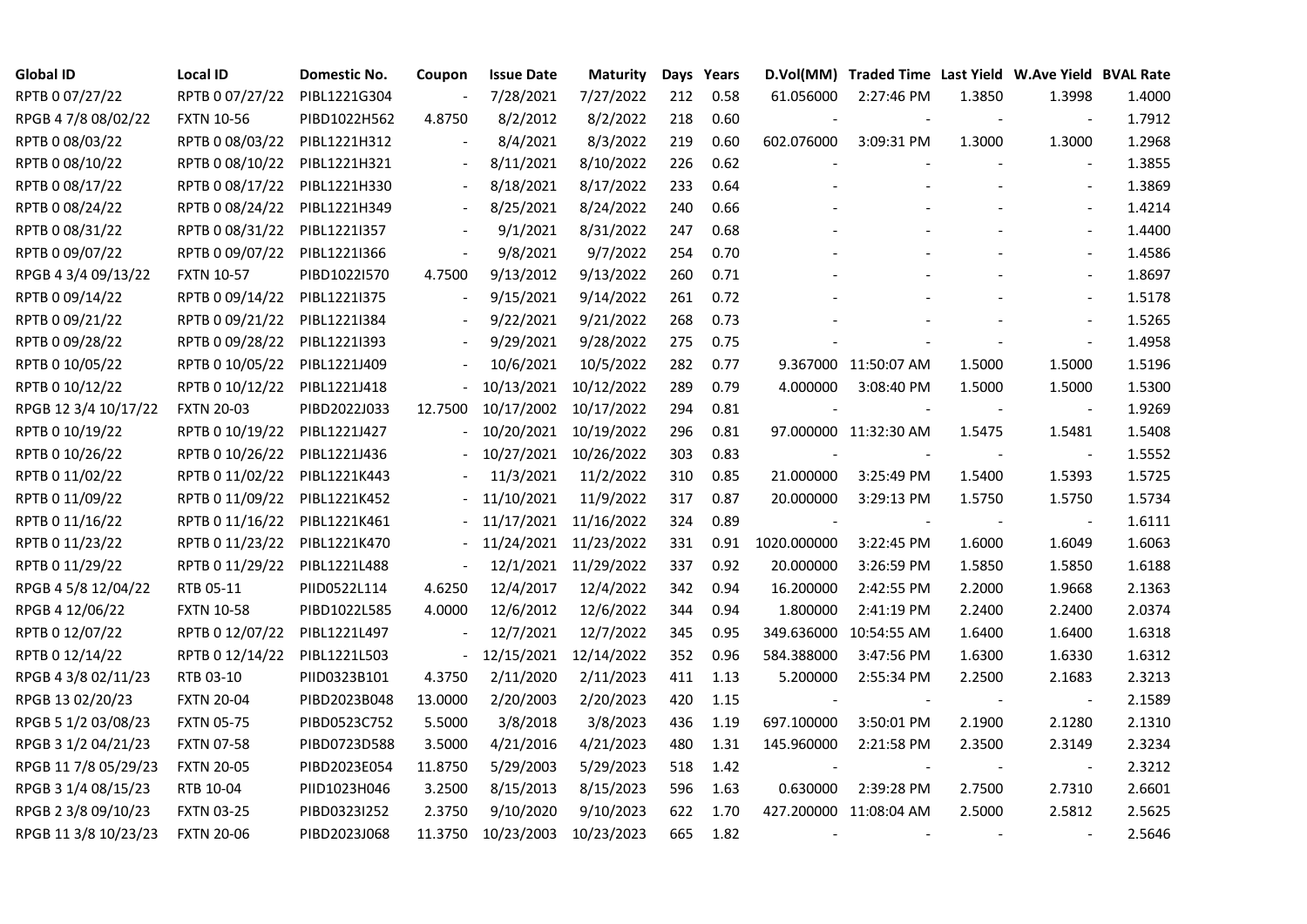| <b>Global ID</b>     | <b>Local ID</b>   | Domestic No. | Coupon  | <b>Issue Date</b> | <b>Maturity</b>  | Days | Years |                          | D.Vol(MM) Traded Time Last Yield W.Ave Yield BVAL Rate |        |                          |        |
|----------------------|-------------------|--------------|---------|-------------------|------------------|------|-------|--------------------------|--------------------------------------------------------|--------|--------------------------|--------|
| RPGB 2 3/8 03/09/24  | RTB 03-11         | PIID0324C115 | 2.3750  | 3/9/2021          | 3/9/2024         | 803  | 2.20  | 78.707700                | 3:46:35 PM                                             | 2.7000 | 2.5606                   | 2.5460 |
| RPGB 6 1/4 03/12/24  | RTB 05-12         | PIID0524C129 | 6.2500  | 3/12/2019         | 3/12/2024        | 806  | 2.21  | 12.300000                | 2:21:04 PM                                             | 2.6500 | 2.5858                   | 2.5976 |
| RPGB 4 1/2 04/20/24  | <b>FXTN 07-59</b> | PIBD0724D595 | 4.5000  | 4/20/2017         | 4/20/2024        | 845  | 2.31  | 1.590000                 | 2:40:04 PM                                             | 2.8000 | 2.7454                   | 2.6905 |
| RPGB 12 3/8 06/03/24 | <b>FXTN 20-07</b> | PIBD2024F075 | 12.3750 | 6/3/2004          | 6/3/2024         | 889  | 2.43  |                          |                                                        |        |                          | 2.9165 |
| RPGB 12 7/8 08/05/24 | <b>FXTN 20-08</b> | PIBD2024H086 | 12.8750 | 8/5/2004          | 8/5/2024         | 952  | 2.61  |                          |                                                        |        | $\blacksquare$           | 3.0133 |
| RPGB 4 1/8 08/20/24  | <b>FXTN 10-59</b> | PIBD1024H595 | 4.1250  | 8/20/2014         | 8/20/2024        | 967  | 2.65  |                          | 1.500000 10:30:04 AM                                   | 3.0650 | 3.0650                   | 3.0401 |
| RPGB 4 1/4 10/17/24  | <b>FXTN 05-76</b> | PIBD0524J762 | 4.2500  | 10/17/2019        | 10/17/2024 1,025 |      | 2.81  |                          |                                                        |        | $\sim$                   | 3.1137 |
| RPGB 13 3/4 11/11/24 | <b>FXTN 20-09</b> | PIBD2024K091 | 13.7500 | 11/11/2004        | 11/11/2024 1,050 |      | 2.88  |                          |                                                        |        |                          | 3.1638 |
| RPGB 5 3/4 04/12/25  | <b>FXTN 07-61</b> | PIBD0725D618 | 5.7500  | 4/12/2018         | 4/12/2025 1,202  |      | 3.29  |                          |                                                        |        |                          | 3.6156 |
| RPGB 12 1/8 04/14/25 | <b>FXTN 20-10</b> | PIBD2025D103 | 12.1250 | 4/14/2005         | 4/14/2025 1,204  |      | 3.30  |                          |                                                        |        | $\blacksquare$           | 3.3843 |
| RPGB 2 5/8 08/12/25  | RTB 05-13         | PIID0525H130 | 2.6250  | 8/12/2020         | 8/12/2025 1,324  |      | 3.63  | 10.000000                | 2:37:36 PM                                             | 3.4500 | 3.4500                   | 3.4664 |
| RPGB 3 5/8 09/09/25  | <b>FXTN 10-60</b> | PIBD10251608 | 3.6250  | 9/9/2015          | 9/9/2025 1,352   |      | 3.70  | 2.900000                 | 3:00:35 PM                                             | 3.6800 | 3.6828                   | 3.7079 |
| RPGB 12 1/8 10/20/25 | <b>FXTN 20-11</b> | PIBD2025J116 | 12.1250 | 10/20/2005        | 10/20/2025 1,393 |      | 3.81  |                          |                                                        |        | $\blacksquare$           | 3.6464 |
| RPGB 18 1/4 11/29/25 | <b>FXTN 25-01</b> | PIBD2525K015 | 18.2500 | 11/29/2000        | 11/29/2025 1,433 |      | 3.92  |                          |                                                        |        |                          | 3.7019 |
| RPGB 10 1/4 01/19/26 | <b>FXTN 20-12</b> | PIBD2026A122 | 10.2500 | 1/19/2006         | 1/19/2026 1,484  |      | 4.06  |                          |                                                        |        | $\blacksquare$           | 3.7665 |
| RPGB 6 1/4 02/14/26  | <b>FXTN 07-62</b> | PIBD0726B627 | 6.2500  | 2/14/2019         | 2/14/2026 1,510  |      | 4.13  |                          |                                                        |        |                          | 3.8178 |
| RPGB 3 3/8 04/08/26  | <b>FXTN 05-77</b> | PIBD0526D772 | 3.3750  | 4/8/2021          | 4/8/2026 1,563   |      | 4.28  | 221.500000               | 3:54:32 PM                                             | 3.9500 | 4.2675                   | 3.9502 |
| RPGB 3 1/2 09/20/26  | RTB 10-05         | PIID1026I057 | 3.5000  | 9/20/2016         | 9/20/2026 1,728  |      | 4.73  |                          |                                                        |        | $\blacksquare$           | 4.0401 |
| RPGB 6 1/4 10/20/26  | RTB 15-01         | PIID1526J019 | 6.2500  | 10/20/2011        | 10/20/2026 1,758 |      | 4.81  | 5.040000                 | 3:34:15 PM                                             | 4.2500 | 4.0698                   | 4.0738 |
| RPGB 8 12/07/26      | <b>FXTN 20-13</b> | PIBD2026L139 | 8.0000  | 12/7/2006         | 12/7/2026 1,806  |      | 4.95  |                          |                                                        |        | $\blacksquare$           | 4.1277 |
| RPGB 5 3/8 03/01/27  | RTB 15-02         | PIID1527C023 | 5.3750  | 3/1/2012          | 3/1/2027 1,890   |      | 5.18  |                          |                                                        |        |                          | 4.1992 |
| RPGB 4 3/4 05/04/27  | <b>FXTN 10-61</b> | PIBD1027E617 | 4.7500  | 5/4/2017          | 5/4/2027 1,954   |      | 5.35  |                          |                                                        |        | $\sim$                   | 4.4500 |
| RPGB 4 5/8 06/02/27  | RTB 05-14         | PIID0527L140 | 4.6250  | 12/2/2021         | 6/2/2027 1,983   |      | 5.43  | 293.701000               | 3:58:50 PM                                             | 4.3250 | 4.3165                   | 4.3250 |
| RPGB 8 5/8 09/06/27  | <b>FXTN 20-14</b> | PIBD2027I140 | 8.6250  | 9/6/2007          | 9/6/2027 2,079   |      | 5.69  |                          |                                                        |        |                          | 4.3445 |
| RPGB 6 1/4 03/22/28  | <b>FXTN 10-63</b> | PIBD1028C635 | 6.2500  | 3/22/2018         | 3/22/2028 2,277  |      | 6.23  |                          |                                                        |        |                          | 4.4611 |
| RPGB 3 5/8 04/22/28  | <b>FXTN 07-64</b> | PIBD0728D649 | 3.6250  | 4/22/2021         | 4/22/2028 2,308  |      | 6.32  |                          |                                                        |        | $\blacksquare$           | 4.4688 |
| RPGB 3 3/4 08/12/28  | <b>FXTN 07-65</b> | PIBD0728H654 | 3.7500  | 8/12/2021         | 8/12/2028 2,420  |      | 6.63  | 15.800000                | 3:26:16 PM                                             | 4.4300 | 4.4300                   | 4.4542 |
| RPGB 9 1/2 12/04/28  | <b>FXTN 20-15</b> | PIBD2028L151 | 9.5000  | 12/4/2008         | 12/4/2028 2,534  |      | 6.94  | $\overline{\phantom{a}}$ |                                                        |        | $\blacksquare$           | 4.5900 |
| RPGB 67/8 01/10/29   | <b>FXTN 10-64</b> | PIBD1029A644 | 6.8750  | 1/10/2019         | 1/10/2029 2,571  |      | 7.04  | 100.000000               | 3:54:23 PM                                             | 4.5000 | 4.5000                   | 4.5145 |
| RPGB 8 3/4 05/27/30  | <b>FXTN 20-16</b> | PIBD2030E166 | 8.7500  | 5/27/2010         | 5/27/2030 3,073  |      | 8.41  |                          |                                                        |        |                          | 4.7851 |
| RPGB 2 7/8 07/09/30  | <b>FXTN 10-65</b> | PIBD1030G655 | 2.8750  | 7/9/2020          | 7/9/2030 3,116   |      | 8.53  |                          |                                                        |        | $\overline{\phantom{a}}$ | 4.7474 |
| RPGB 12 1/2 07/28/30 | <b>FXTN 25-02</b> | PIBD2530G029 | 12.5000 | 7/28/2005         | 7/28/2030 3,135  |      | 8.58  |                          |                                                        |        |                          | 4.8044 |
| RPGB 11 1/4 01/26/31 | <b>FXTN 25-03</b> | PIBD2531A032 | 11.2500 | 1/26/2006         | 1/26/2031 3,317  |      | 9.08  |                          |                                                        |        |                          | 4.8600 |
| RPGB 8 07/19/31      | <b>FXTN 20-17</b> | PIBD2031G171 | 8.0000  | 7/19/2011         | 7/19/2031 3,491  |      | 9.56  |                          |                                                        |        | $\blacksquare$           | 4.8340 |